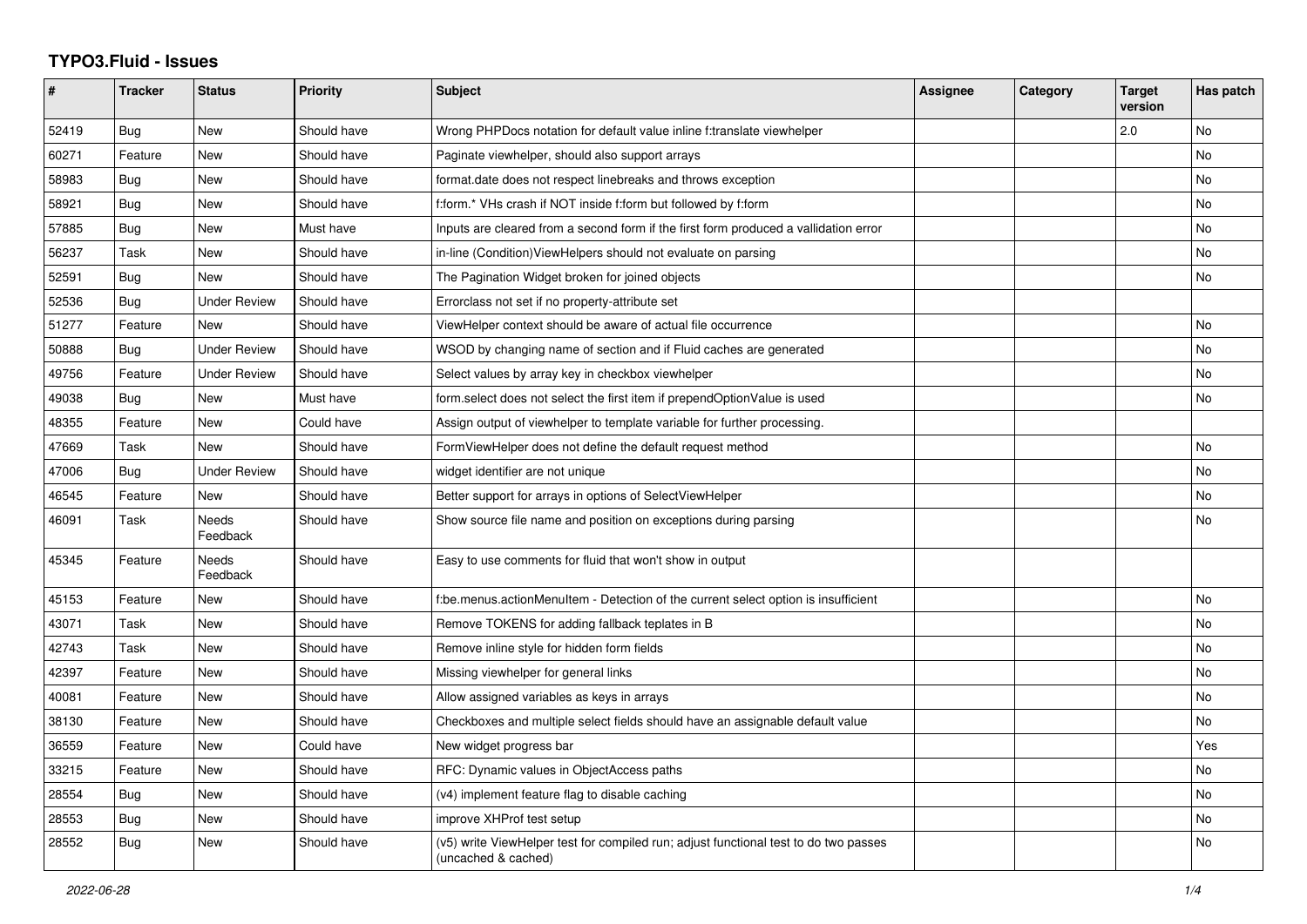| ∥ #   | <b>Tracker</b> | <b>Status</b>            | <b>Priority</b> | <b>Subject</b>                                                                                       | <b>Assignee</b>        | Category | <b>Target</b><br>version | Has patch |
|-------|----------------|--------------------------|-----------------|------------------------------------------------------------------------------------------------------|------------------------|----------|--------------------------|-----------|
| 28550 | <b>Bug</b>     | <b>New</b>               | Should have     | (v4) make widgets cacheable, i.e. not implement childnodeaccess interface                            |                        |          |                          | No.       |
| 28549 | <b>Bug</b>     | <b>New</b>               | Should have     | make widgets cacheable, i.e. not implement childnodeaccess interface                                 |                        |          |                          | No.       |
| 13045 | <b>Bug</b>     | <b>New</b>               | Should have     | Entity decode of strings are different between if-conditions and output of variable                  |                        |          |                          |           |
| 9514  | Feature        | <b>New</b>               | Should have     | Support explicit Array Arguments for ViewHelpers                                                     |                        |          |                          |           |
| 5636  | Task           | <b>Under Review</b>      | Must have       | Form RadioViewHelper and CheckBoxViewHelper miss check for existing object<br>before it is accessed. |                        |          |                          | <b>No</b> |
| 3291  | Feature        | <b>Needs</b><br>Feedback | Should have     | Cacheable viewhelpers                                                                                |                        |          |                          | No        |
| 55008 | Bug            | <b>Under Review</b>      | Should have     | Interceptors should be used in Partials                                                              | Christian Müller       |          |                          | No        |
| 37095 | Feature        | New                      | Should have     | It should be possible to set a different template on a Fluid TemplateView inside an<br>action        | Christopher<br>Hlubek  |          |                          | No        |
| 52640 | Feature        | <b>Under Review</b>      | Should have     | Create an UnlessViewHelper as opposite to the IfViewHelper                                           | Marc Neuhaus           |          |                          | No.       |
| 28551 | Bug            | Accepted                 | Should have     | (v4) backport VHTest                                                                                 | Sebastian<br>Kurfuerst |          |                          | No        |
| 9005  | Feature        | Accepted                 | Could have      | Fluid Template Analyzer (FTA)                                                                        | Sebastian<br>Kurfuerst |          |                          |           |
| 46257 | Feature        | <b>Under Review</b>      | Should have     | Add escape sequence support for Fluid                                                                |                        | Core     |                          | <b>No</b> |
| 39990 | Bug            | <b>New</b>               | Should have     | Same form twice in one template: hidden fields for empty values are only rendered<br>once            |                        | Core     |                          | No        |
| 32035 | Task           | <b>New</b>               | Should have     | Improve fluid error messages                                                                         |                        | Core     |                          | Yes       |
| 30555 | Feature        | <b>New</b>               | Could have      | Make TagBuilder more extensible                                                                      |                        | Core     |                          | No        |
| 27607 | Bug            | <b>New</b>               | Must have       | Make Fluid comparisons work when first element is STRING, second is NULL.                            |                        | Core     |                          | <b>No</b> |
| 10472 | Feature        | <b>New</b>               | Could have      | Fluid Standalone distribution                                                                        |                        | Core     |                          | No        |
| 7608  | Feature        | <b>New</b>               | Could have      | Configurable shorthand/object accessor delimiters                                                    |                        | Core     |                          | Yes       |
| 4704  | Feature        | <b>New</b>               | Should have     | Improve parsing exception messages                                                                   |                        | Core     |                          |           |
| 3481  | Bug            | <b>New</b>               | Should have     | Use ViewHelperVariableContainer in PostParseFacet                                                    |                        | Core     |                          | <b>No</b> |
| 1907  | Feature        | <b>New</b>               | Could have      | Default values for view helpers based on context                                                     |                        | Core     |                          |           |
| 62346 | Feature        | <b>New</b>               | Could have      | f:comment should have high precende                                                                  |                        | Core     | 3.x                      | <b>No</b> |
| 51239 | <b>Bug</b>     | <b>Under Review</b>      | Must have       | AbstractViewHelper use incorrect method signature for "\$this->systemLogger->log()"                  | Adrian Föder           | Core     |                          | Yes       |
| 33551 | Bug            | New                      | Must have       | View helper values break out of a partial scope                                                      | Sebastian<br>Kurfuerst | Core     |                          | No.       |
| 12863 | <b>Bug</b>     | New                      | Should have     | Attributes of a viewhelper can't contain a '-'                                                       | Sebastian<br>Kurfuerst | Core     |                          | No        |
| 33394 | Feature        | <b>Needs</b><br>Feedback | Should have     | Logical expression parser for BooleanNode                                                            | Tobias Liebig          | Core     |                          | No        |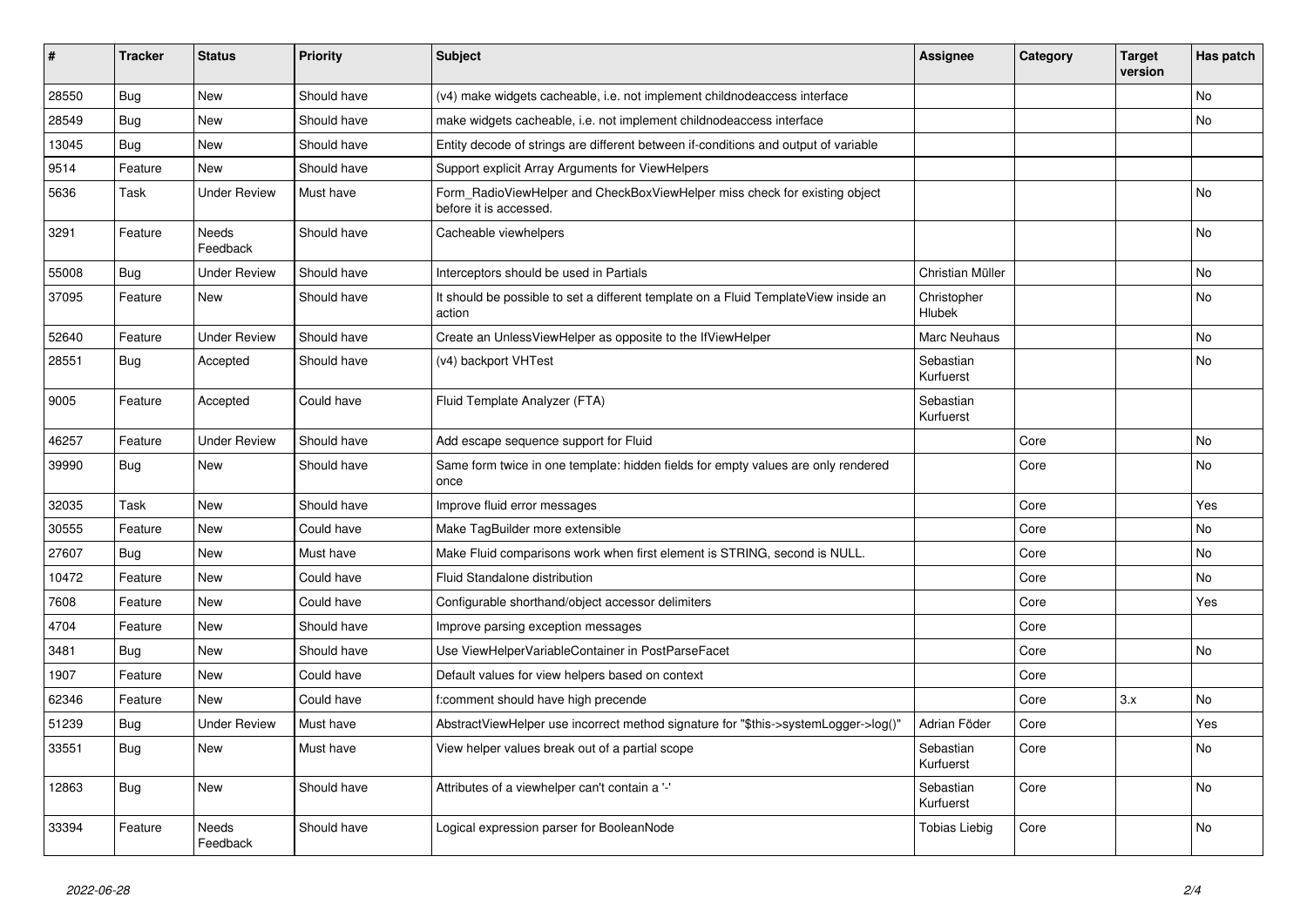| #     | <b>Tracker</b> | <b>Status</b>       | <b>Priority</b>      | Subject                                                                                                | Assignee                    | Category           | <b>Target</b><br>version | Has patch |
|-------|----------------|---------------------|----------------------|--------------------------------------------------------------------------------------------------------|-----------------------------|--------------------|--------------------------|-----------|
| 60181 | Feature        | <b>New</b>          | Could have           | Caching mechanism for Fluid Views/Templates                                                            |                             | View               |                          | No.       |
| 45394 | Task           | New                 | Should have          | Forwardport Unit test for standalone view                                                              |                             | View               |                          | No        |
| 43072 | Task           | New                 | Should have          | Remove TOKENS for adding templates fallback in Backporter                                              |                             | View               |                          | No        |
| 38369 | Bug            | New                 | Must have            | Resource ViewHelpers should not fall back to request package                                           |                             | View               |                          | No        |
| 8989  | Feature        | Needs<br>Feedback   | Could have           | Search path for fluid template files                                                                   |                             | View               |                          | No        |
| 46289 | Bug            | Needs<br>Feedback   | Should have          | Enable Escaping Interceptor in XML request format                                                      |                             | View               | 2.0.1                    | No        |
| 65424 | Bug            | <b>Under Review</b> | Should have          | SelectViewHelper must respect option(Value Label)Field for arrays                                      |                             | ViewHelpers        |                          | No        |
| 60856 | Bug            | New                 | Must have            | Target attribute not supported by the form viewhelper                                                  |                             | <b>ViewHelpers</b> |                          | Yes       |
| 60003 | Feature        | <b>New</b>          | Should have          | Add required-Attribute to f:form.password                                                              |                             | <b>ViewHelpers</b> |                          | No.       |
| 54284 | Bug            | <b>New</b>          | Should have          | Default Option for Switch/Case VH                                                                      |                             | ViewHelpers        |                          | No        |
| 51100 | Feature        | New                 | Must have            | Links with absolute URI should have the option of URI Scheme                                           |                             | ViewHelpers        |                          | No        |
| 49600 | Bug            | New                 | Should have          | f:form tag shown as a HTML on frontend                                                                 |                             | <b>ViewHelpers</b> |                          | No        |
| 40064 | Bug            | <b>New</b>          | Must have            | Multiselect is not getting persisted                                                                   |                             | <b>ViewHelpers</b> |                          | No.       |
| 39936 | Feature        | New                 | Should have          | registerTagAttribute should handle default values                                                      |                             | <b>ViewHelpers</b> |                          | No        |
| 37619 | Bug            | New                 | Should have          | Fatal Error when using variable in name attribute of Section ViewHelper                                |                             | <b>ViewHelpers</b> |                          | No        |
| 36410 | Feature        | New                 | Should have          | Allow templates to send arguments back to layout                                                       |                             | <b>ViewHelpers</b> |                          | No        |
| 34682 | <b>Bug</b>     | <b>Under Review</b> | Should have          | Radio Button missing checked on validation error                                                       |                             | <b>ViewHelpers</b> |                          | No        |
| 34309 | Task           | New                 | Could have           | Unknown ViewHelpers cause exception - should be handled more graceful                                  |                             | <b>ViewHelpers</b> |                          | No        |
| 30937 | Bug            | New                 | Should have          | CropViewHelper stringToTruncate can't be supplied so it can't be easily extended                       |                             | <b>ViewHelpers</b> |                          | Yes       |
| 26664 | Task           | New                 | Won't have this time | Clean up Form ViewHelpers                                                                              |                             | <b>ViewHelpers</b> |                          | No        |
| 26658 | Task           | New                 | Won't have this time | Make Form ViewHelpers consistent                                                                       |                             | ViewHelpers        |                          | No        |
| 10911 | Task           | New                 | Should have          | Tx Fluid ViewHelpers Form AbstractFormViewHelper->renderHiddenIdentityField<br>should be more reliable |                             | <b>ViewHelpers</b> |                          | No        |
| 9950  | Task           | <b>New</b>          | Should have          | Binding to nested arrays impossible for form-elements                                                  |                             | ViewHelpers        |                          |           |
| 8648  | Bug            | New                 | Should have          | format.crop ViewHelper should support all features of the crop stdWrap function                        |                             | <b>ViewHelpers</b> |                          | No        |
| 44234 | <b>Bug</b>     | Under Review        | Should have          | selectViewHelper's sorting does not respect locale collation                                           |                             | ViewHelpers        | 2.1                      | No        |
| 54195 | Task           | <b>New</b>          | Should have          | Rename and move FormViewHelper's errorClass value, currently 'f3-form-error'                           | Adrian Föder                | <b>ViewHelpers</b> |                          | No.       |
| 59057 | Bug            | <b>Under Review</b> | Must have            | Hidden empty value fields shoud be disabled when related field is disabled                             | <b>Bastian</b><br>Waidelich | ViewHelpers        |                          | No        |
| 58862 | Bug            | Needs<br>Feedback   | Should have          | FormViewHelper doesn't accept NULL as value for \$arguments                                            | <b>Bastian</b><br>Waidelich | ViewHelpers        |                          | Yes       |